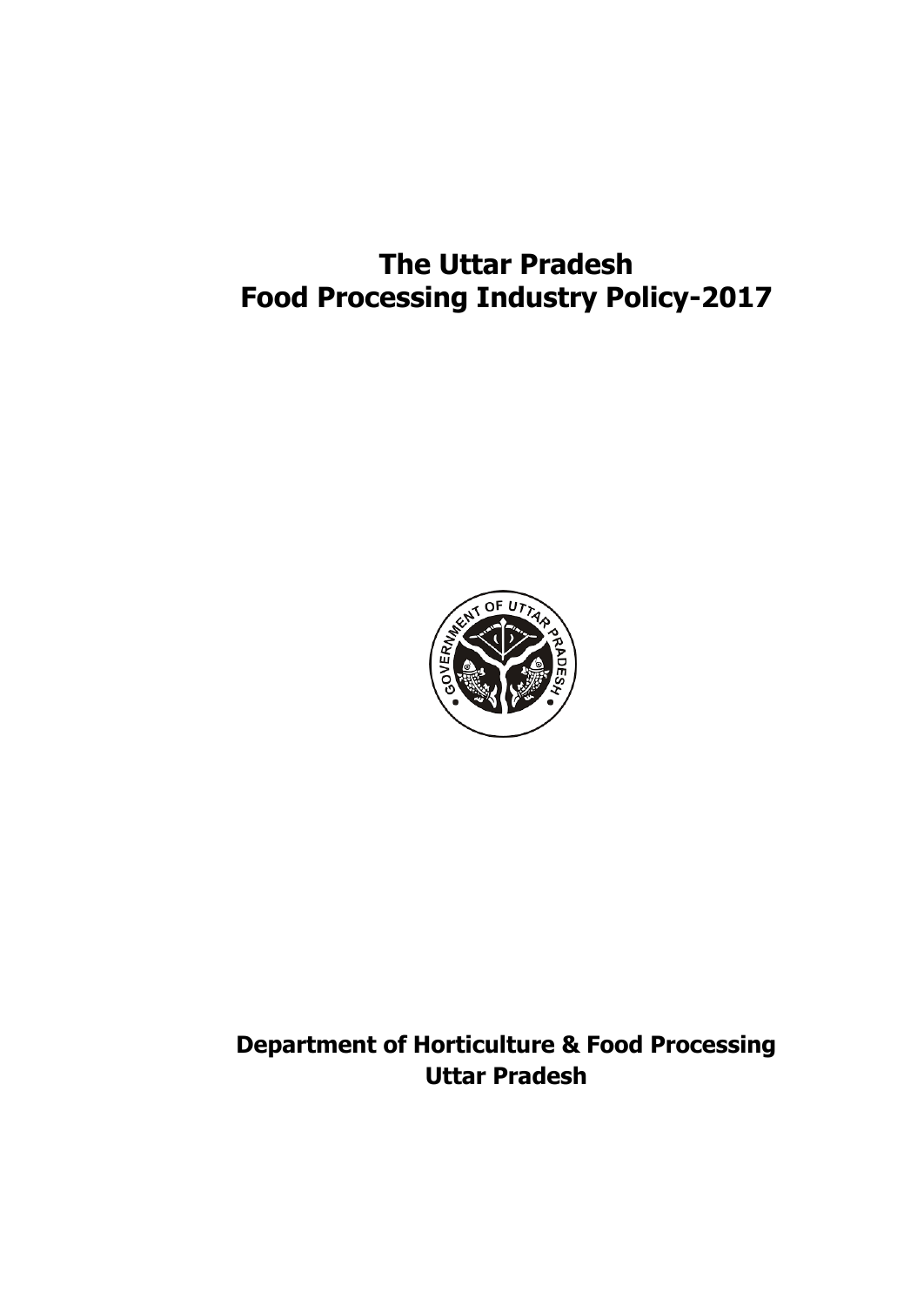#### **Government of Uttar Pradesh Food Processing Section** Number-33/2017/1105/58-2-2017-600(7)/2017 Lucknow: Dated: October 27, 2017

#### **Notification**

Honourable Governor, by exercising executive powers under the clause 162

of the Constitution of India, promulgates the Uttar Pradesh Food Processing Industry Policy-2017.

2. The Uttar Pradesh Food Processing Industry Policy-2017 shall remain effective for a period of 05 years since the date when this Notification is issued.

 **Sudhir Garg**

Principal Secretary

#### **Number-33/2017/1105(1)/58-2-2017, dated as above:**

Copy forwarded to followings for information and necessary action:

- 1. Accountant General, Uttar Pradesh, Allahabad.
- 2. Secretary, Ministry of Food Processing Industries Government of India New Delhi.
- 3. Staff Officer to Chief Secretary, Government of Uttar Pradesh '.
- 4. Agriculture Production Commissioner, Government of Uttar Pradesh
- 5. All Additional Chief Secretaries/Principal Secretaries/Secretaries, Uttar Pradesh Government.
- 6. Resident Commissioner, Uttar Pradesh, New Delhi.
- 7. All Divisional Commissioners/District Magistrates, Uttar Pradesh.
- 8. Confidential Section-1, Uttar Pradesh Secretariat.
- 9. Finance (Expenditure Control) Section-1.
- 10. Budget Cell, Social Welfare Department, Uttar Pradesh Government.
- 11. All Senior Treasury Officers/Treasury Officers, Uttar Pradesh.
- 12. Director, Horticulture & Food Processing Department, Uttar Pradesh, Lucknow.
- 13. Director, Information & Public Relations Department, Uttar Pradesh, Lucknow.
- 14. Finance Controller, Horticulture & Food Processing Department, UP, Lucknow.
- 15. Guard File

By Order **Shakeel Ahmed Siddiqui** Under Secretary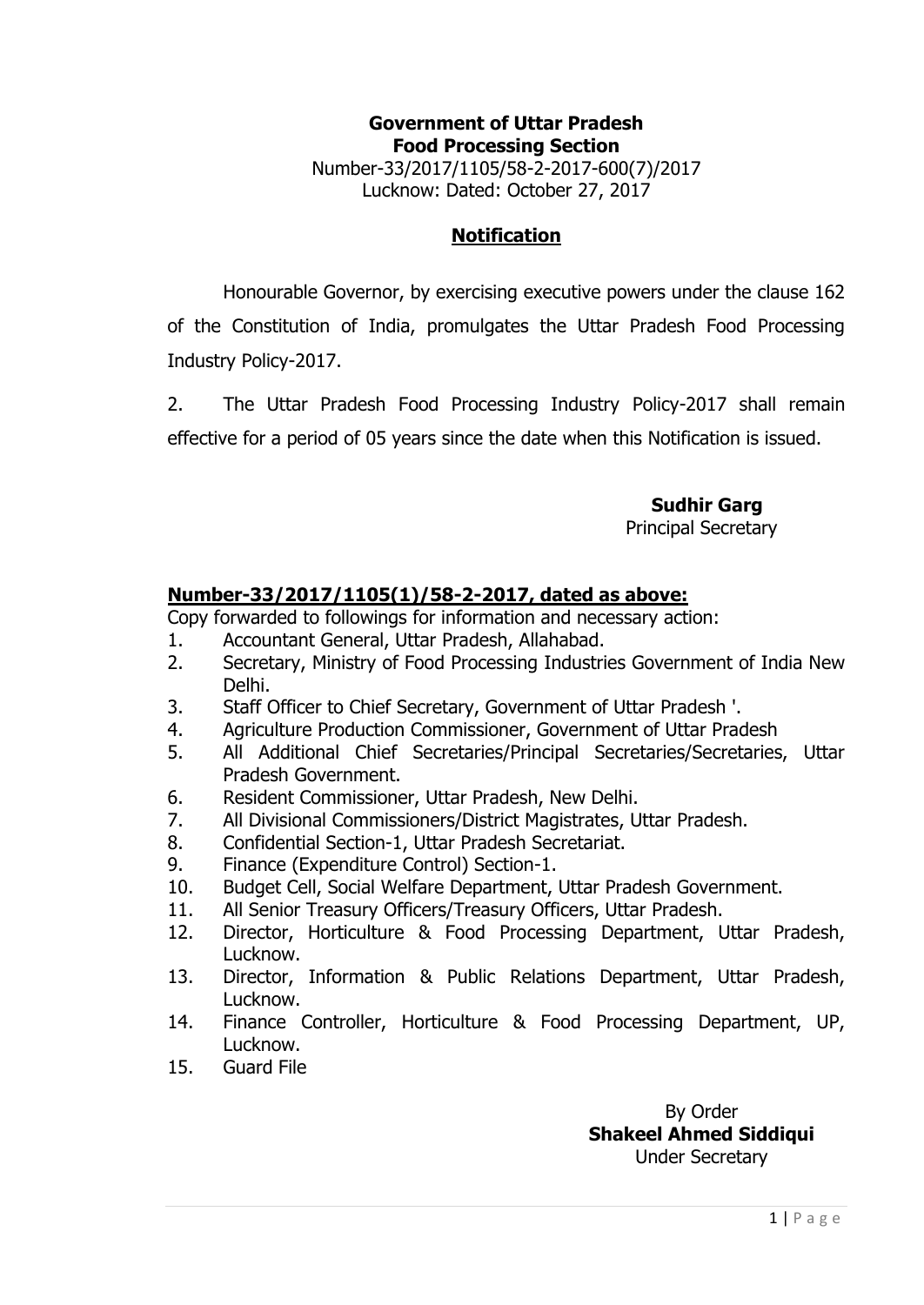| S.No. | <b>Description</b>                                                                               | <b>Page No</b> |
|-------|--------------------------------------------------------------------------------------------------|----------------|
| 1.    | Background                                                                                       | 3              |
| 2.    | Vision & Implementation of the Policy                                                            | 4              |
| 2.1   | <b>Vision</b>                                                                                    | $\overline{4}$ |
| 2.2   | Objective                                                                                        | 4              |
| 2.3   | Implementation of the Policy                                                                     | 4              |
| 3.    | Areas Covered Under Food Processing                                                              | 5              |
| 4.    | <b>Priority Sectors</b>                                                                          | 6              |
| 4.1   | Development of Infrastructure Facilities                                                         | 6              |
| 4.2   | Identification of Food Processing Zones                                                          | 6              |
| 4.3   | Development of Food Processing Park, Mega Food Park &<br>Cold Chain Facility                     | 6              |
| 4.4   | Providing Conducive Atmosphere for Setting-up Food                                               | $6 - 7$        |
|       | Processing Industries                                                                            |                |
| 4.5   | Simplification of procedures                                                                     | 7              |
| 5.    | Capital Investment Promotion                                                                     | 8              |
| 6.    | <b>Employment Generation</b>                                                                     | 8              |
| 7.    | Financial grants & concessions                                                                   | 9              |
| 7.1   | Setting up Food Processing Units                                                                 | 9              |
| 7.1.1 | Capital Investment Subsidy                                                                       | 9              |
| 7.1.2 | <b>Interest Subsidy</b>                                                                          | 10             |
| 7.2   | Interest Subsidy for purchase of reefer vehicles & mobile pre<br>cooling vans                    | 10             |
| 7.3   | Creating Infrastructure for conducting Degree/Diploma<br>/Certificate Courses in Food Processing | 10             |
| 7.4   | Skill Development in Food Processing                                                             | $10 - 11$      |
| 7.5   | Food Processing promotional activities                                                           | 11             |
| 7.6   | Provision for Standardisation Promotion                                                          | 11             |
| 7.7   | Provision of Patent/Design Registration                                                          | 11             |
| 7.8   | Provision for market development & brand promotion                                               | 12             |
| 7.9   | Assistance towards preparation of bankable projects to set<br>up Food Processing Industry.       | 12             |
| 8.    | <b>Other Facilities</b>                                                                          | 13             |
| 9.    | Institutional strengthening & effective utilisation of<br>existing institutions                  | 13             |
| 10.   | Implementation & Monitoring of Policy                                                            | 14             |
| 10.1  | <b>State Level Empowered Committee</b>                                                           | 14             |
| 10.2  | Division Level Monitoring Committee                                                              | 14             |
| 10.3  | District Level Project Implementation Committee                                                  | 14             |
| 10.4  | Nodal Department/Nodal Agency                                                                    | 14             |
| 11.   | <b>Miscellaneous</b>                                                                             | 15             |
|       |                                                                                                  |                |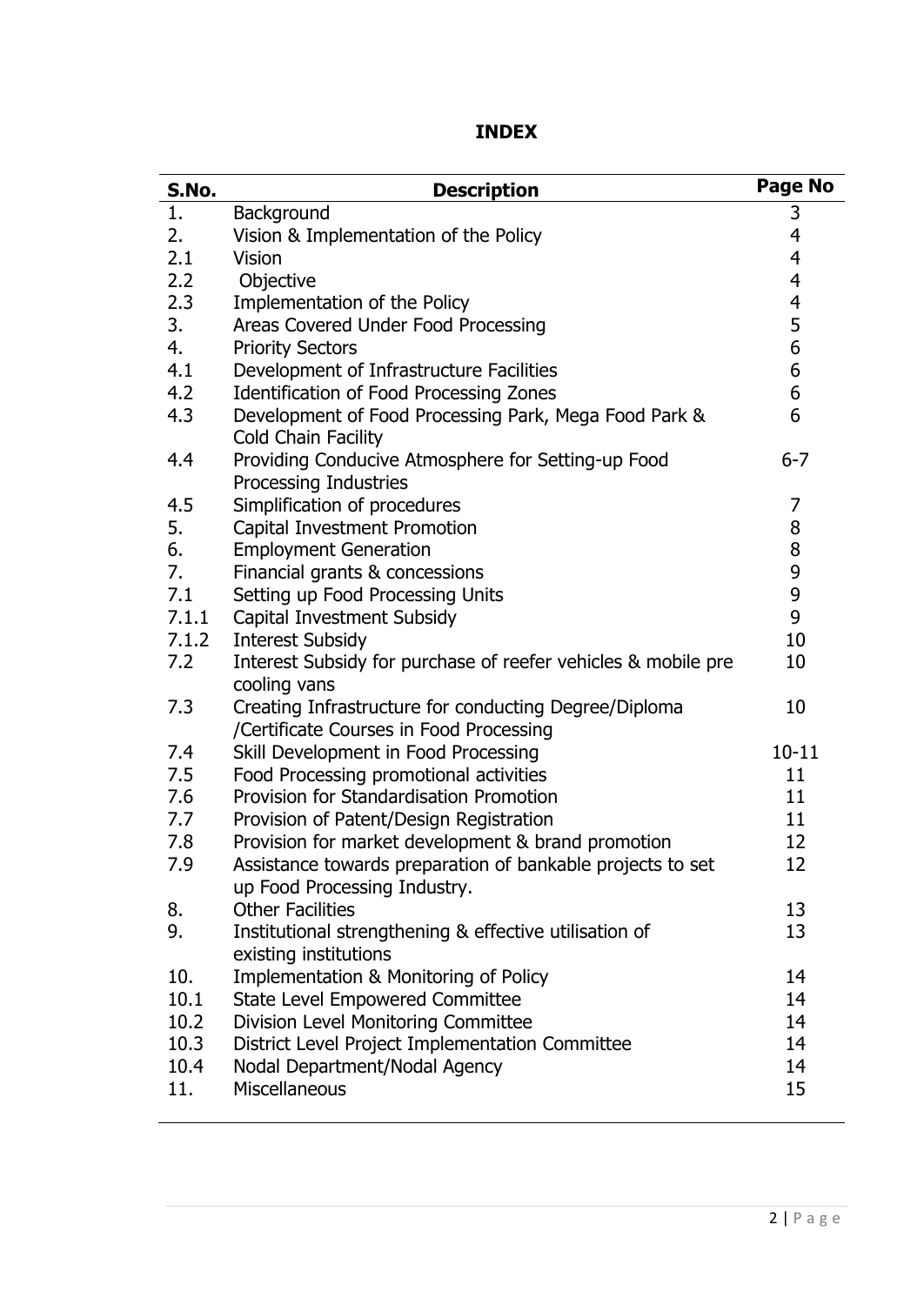### **1. Background**

The Horticulture and Food Processing sector of Uttar Pradesh has vast prospects for capital investment, employment generation and augmenting rural income. In India, so far as production of food-grains, horticultural crops and milk is concerned, Uttar Pradesh occupies a prominent place. In view of a huge market, low production cost, human resource and sufficient availability of raw material. There are ample possibilities for setting up horticulture and food processing based industries in the state. That is why the Uttar Pradesh Government is determined to develop the state as a food park state.

In view of production of the abundance of food-grains, horticultural produce, milk and other agricultural produce in different agro-climatic zones of Uttar Pradesh, now it has become all the more pertinent to make available processed food products to the common people by converting the surplus produce into a value added chain. In the backdrop of rather easily available workforce, a large quantity of produce worth processing and immense possibilities of employment generation in the state, the Uttar Pradesh Food Processing Policy-2017 is required in order to multiplying the well planned development of food processing industry in the state.

1.1 A consistent growth has been noticed in the demand of processed products as a result of changing food habits due to rapid urbanisation, population growth, smaller families, increase in family income and busy life styles.

1.2 Uttar Pradesh is brimming with exciting possibilities of developing the food processing sector, investing capital in the sector, generating employment and increasing income for all stakeholders.

1.3 In sequel of the Uttar Pradesh Industrial Investment and Employment Promotion Policy-2017, the Uttar Pradesh Food Processing Industry Policy-2017 is being promulgated to set up and develop food processing industries and to further augment the current food processing opportunities in the state.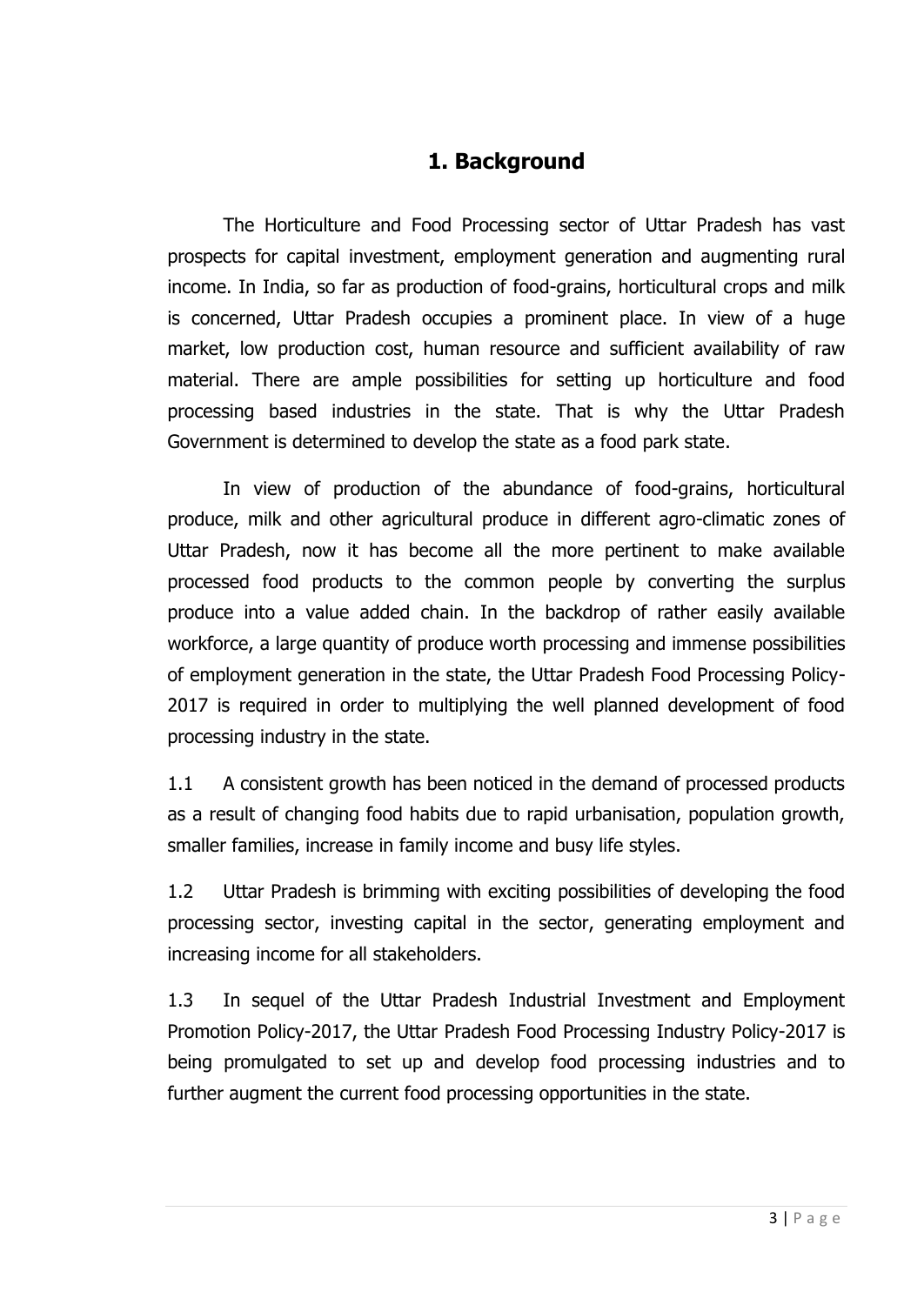## **2. Vision & Implementation of the Policy**

As per different reports and the survey undertaken by the Government of India, the value addition and the level of processing both are comparatively less in India as compared to other countries. The level of processing is 10 percent in the country and 06 percent in Uttar Pradesh. In other countries the percentage is much higher. There is an urgent need to promote capital investment in a big way in the food processing sector in India and the state of Uttar Pradesh. The Government of India has targeted to achieve a level of value addition and processing upto 20% in next five years. Achieving the same level is also proposed in Uttar Pradesh.

#### **2.1 Vision**

To ensure balanced economic development of the state and provide maximum benefit to all stake holders by establishing Uttar Pradesh as a leading state in food processing sector.

#### **2.2 Objective**

The main objective of the Uttar Pradesh Food Processing Industry Policy-2017 is to ensure fair and remunerative price of the produce to the growers, value addition to the price of raw produce, promote setting up of food processing industries, easy availability of processed food products to consumers at competitive prices, generation of new employment opportunities to build capacities and increase the skill level of the manpower in this sector and also make available additionally required manpower.

### **2.3 Implementation of the Policy**

The Policy will remain operative for a period of 05 years since the date of its notification. If in any stage, a situation does arise, that demands an amendment of the Policy, the Honourable Council of Ministers only shall be authorised to approve such amendment of the Policy.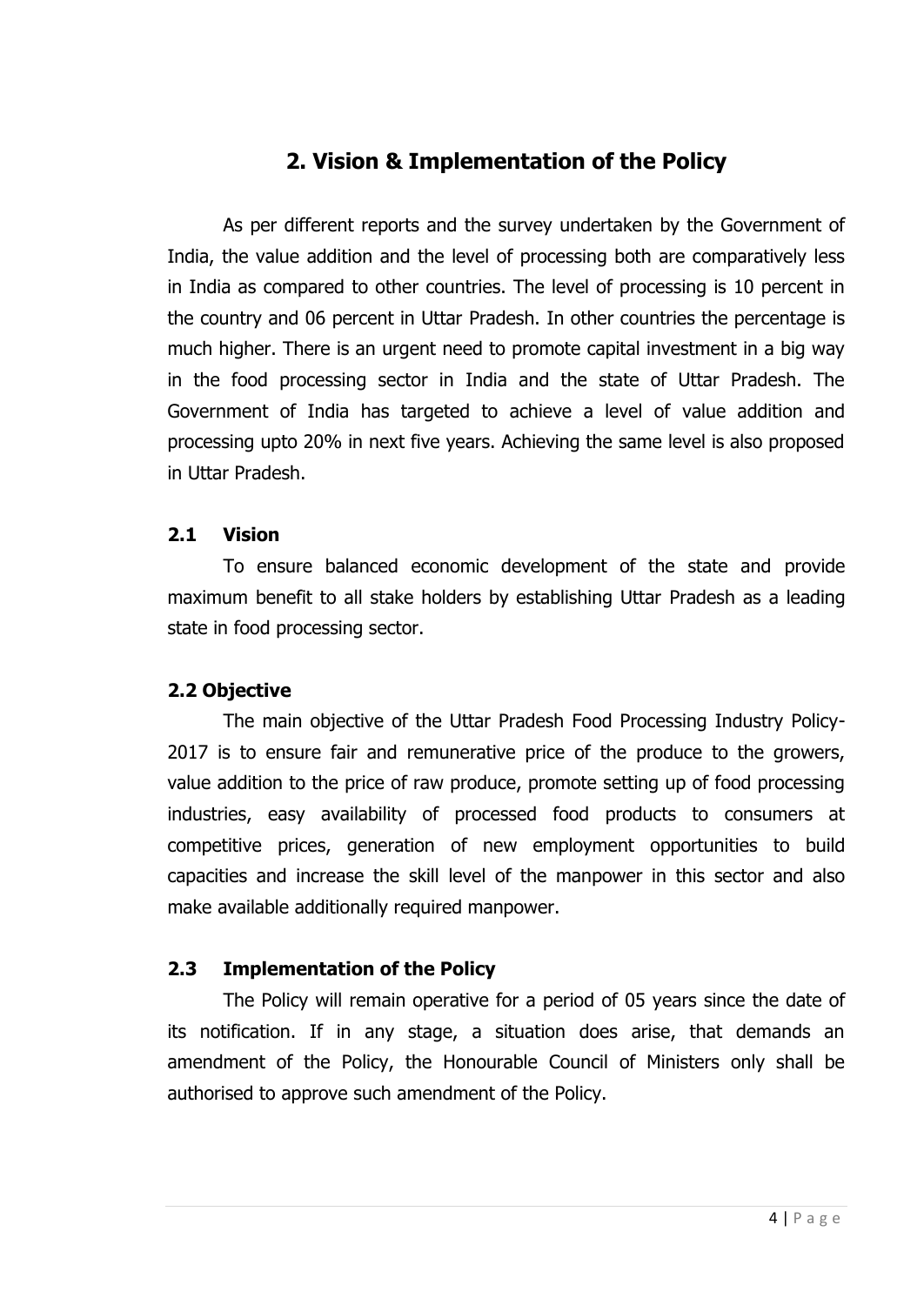# **3. Areas Covered Under Food Processing**

Following industries will be the part of the food processing industries:-

- Processing of fruits and vegetables, flowers, spices, medicinal & aromatic plants and mushrooms.
- Processed products based on agricultural produce such as food-grains, pulses and oilseeds.
- Processing of agro-based products like milk powder, baby milk food, malted milk food, condensed milk, ghee, other dairy products, poultry and eggs, meat and meat products.
- Fish processing.
- Processing related to bread, oilseed, edible food items, breakfast food, sweets (including coco processing and chocolate production), malted extracts, protein isolates, and food items rich in protein, weaning food and extruded food products.
- Specialised packaging for food processing industries.
- Reefer vehicles/mobile pre-cooling vans.
- Creation of infrastructure based on the post-harvest management and agro processing cluster.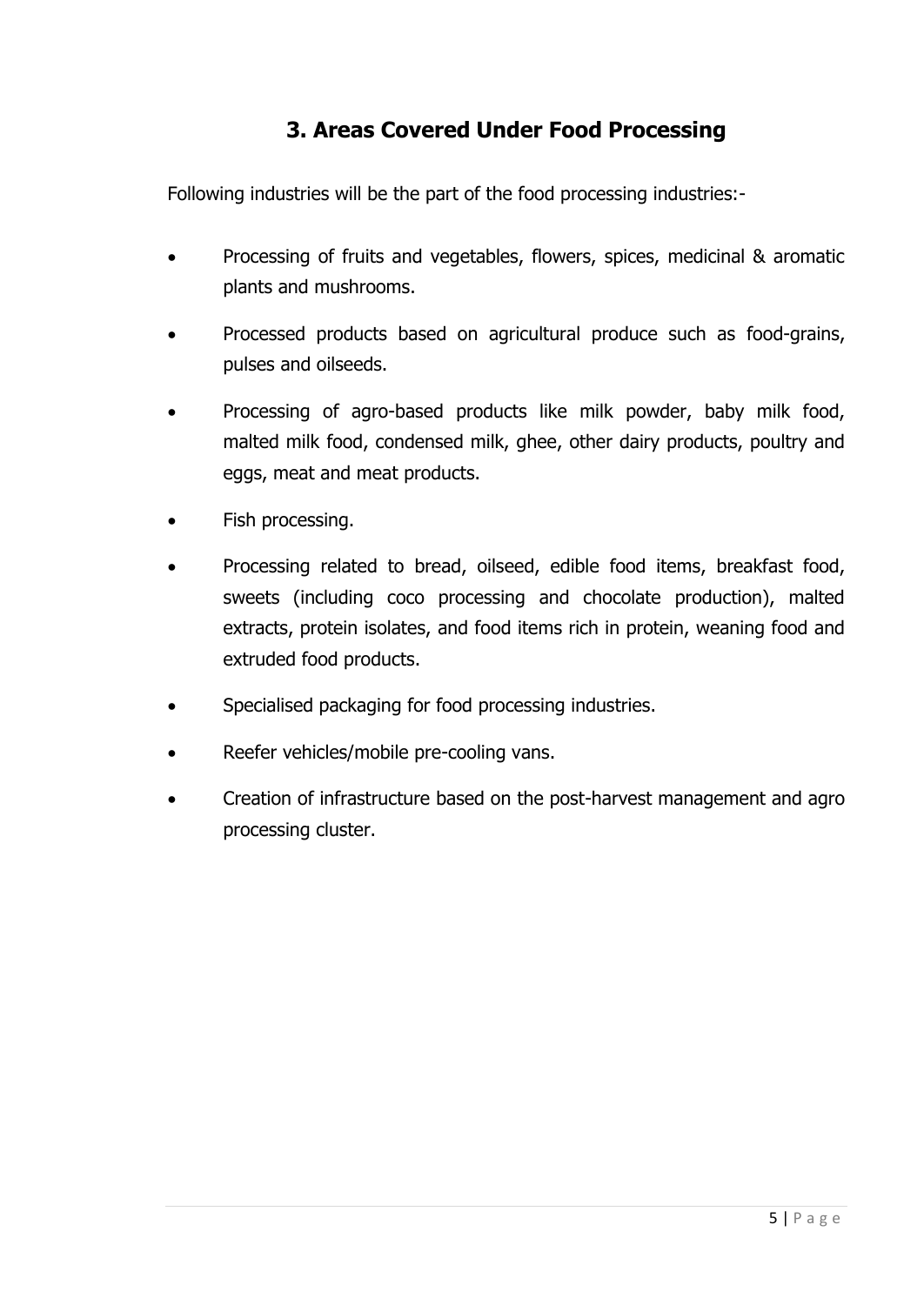## **4. Priority Sector**

### **4.1 Development of Infrastructure Facilities**

For growth of food processing industries, there must be quality infrastructure facilities in the state. The infrastructural facilities provisioned under the Industrial Investment & Employment Promotion Policy-2017 will also be equally applicable to the food processing industries of the state.

#### **4.2 Identification of Food Processing Zones**

Food processing zones will be identified on the basis of availability and suitability of the local raw material for setting up food processing industries in various districts of the state. Priority will be accorded to set up suitable food processing industries in these zones. Besides, food parks and mega food parks will also be established in these zones. Efforts will be made to develop Uttar Pradesh as a Food Park State with the objective of ensuring a remunerative return to farmers of their produce.

### **4.3 Development of Food Processing Park, Mega Food Park & Cold Chain Facility**

Thrust will be given on setting up of infrastructure facilities based on zone wise clusters, Food processing parks will be established in specific zones in cooperation with the Uttar Pradesh State Industrial Development Corporation Ltd. (UPSIDC) and private sector. These parks will have facilities for packaging, export and research. Emphasis will be given on establishing infrastructural facilities like Mega Food Parks and cool chain in suitable areas of the state.

A mega project under the food processing sector is the one in which Rs. 50 crore or more is invested.

### **4.4 Providing conducive atmosphere for setting-up Food Processing Industry**

(1) The State Government will make sincere efforts to meet the basic requirements of the entrepreneurs for setting up of food processing industries in the state.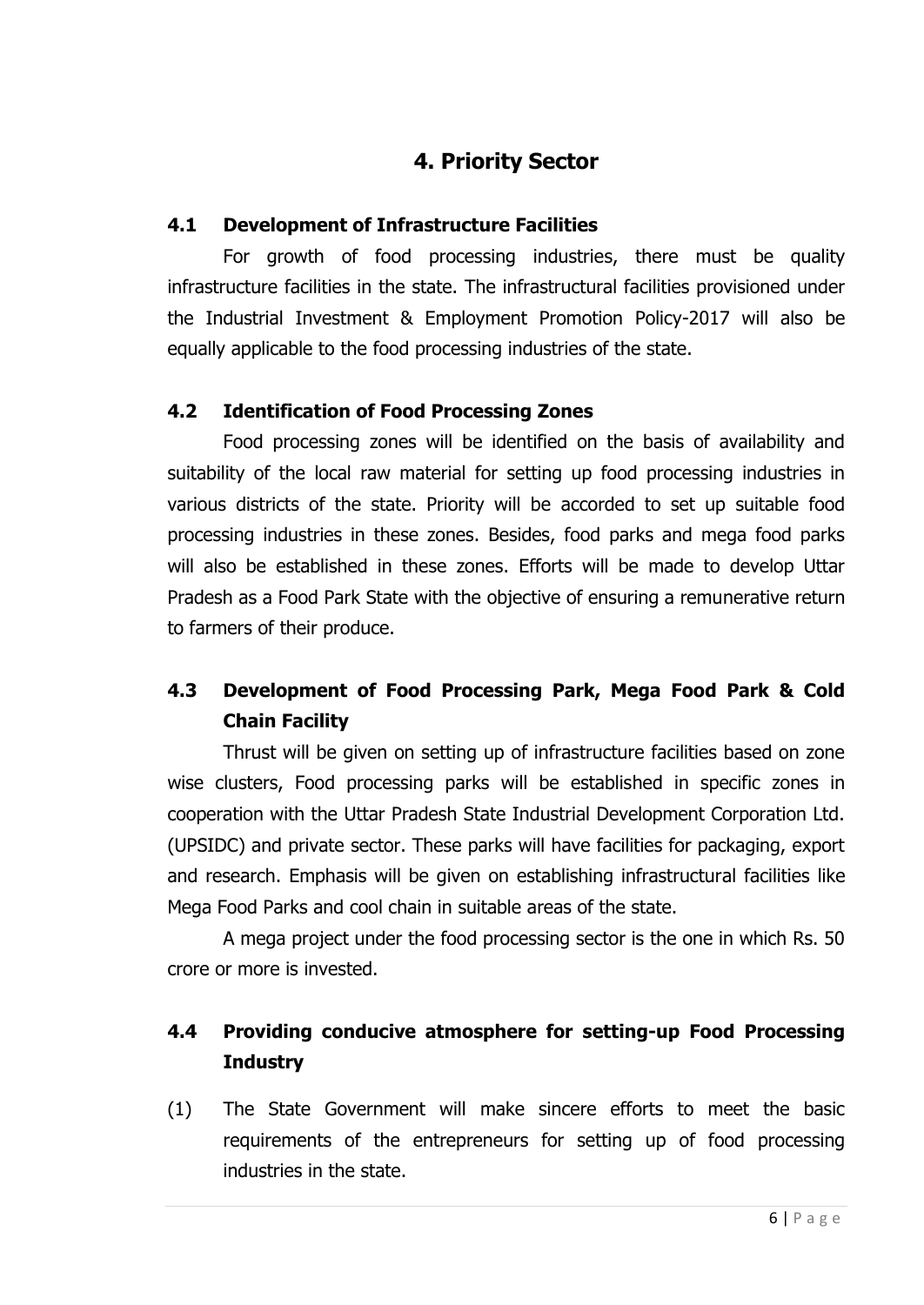- (2) Rules and procedures have been simplified under the Uttar Pradesh Industrial Investment & Employment Promotion Policy-2017, provisions related to Labour, Energy, Environment, Commercial Tax, Department of Agriculture Marketing & Agriculture Foreign Trade and other concerning departments, will also be applicable to the food processing industrial units to be set-up in the state under this policy.
- (3) Under e-governance, computerization of the offices of Food Processing Department will be augmented, so that information can be exchanged easily through internet and all information can be given to the entrepreneurs under one roof. These centres will act as a bridge for reinforcement of the forward and the backward linkages.

#### **4.5 Simplification of Procedures**

- (1) The Horticulture & Food Processing Department, Uttar Pradesh will ensure simplification of the procedures for implementation of facilities to be made available under the Policy.
- (2) The Horticulture & Food Processing Department will evolve a Single Window System on the pattern of Udyog Bandhu for convenience of investors. Besides, arrangements will also be made at division and district levels to give information to the investors regarding available facilities for setting up of food processing industries.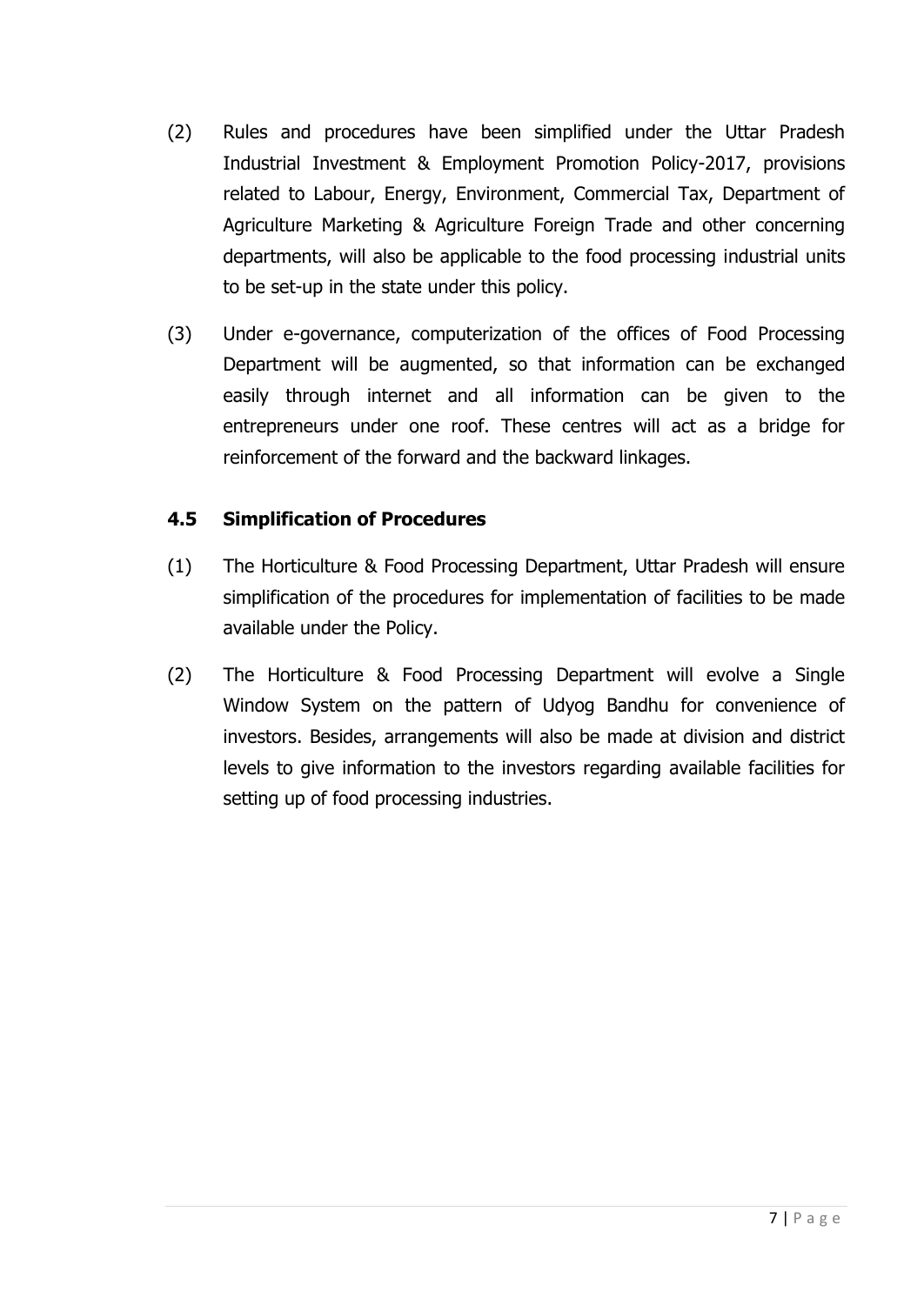### **5. Capital Investment Promotion**

For setting up of the food processing industries in the state, capital investment will be attracted through a package of grant-in-aid and concessions available under various schemes of the Central and the State Governments and also under this Policy. The food processing Industries already in existence in the state will be encouraged for technical modernisation/up-gradation and expansion for available capacity through various schemes.

### **6. Employment Generation**

Efforts will be made to generate opportunities of employment under the food processing sector in the state by enhancing technical competency skill of unemployed persons, promoting capital investment and setting up of units. For employment generation on a large scale, well equipped infrastructure of training will be managed in rural areas to develop food processing activities as cottage industry and marketing to be done through groups/FPOs/societies.

The food processing training programmes will be linked to the livelihood mission and the skill development programmes.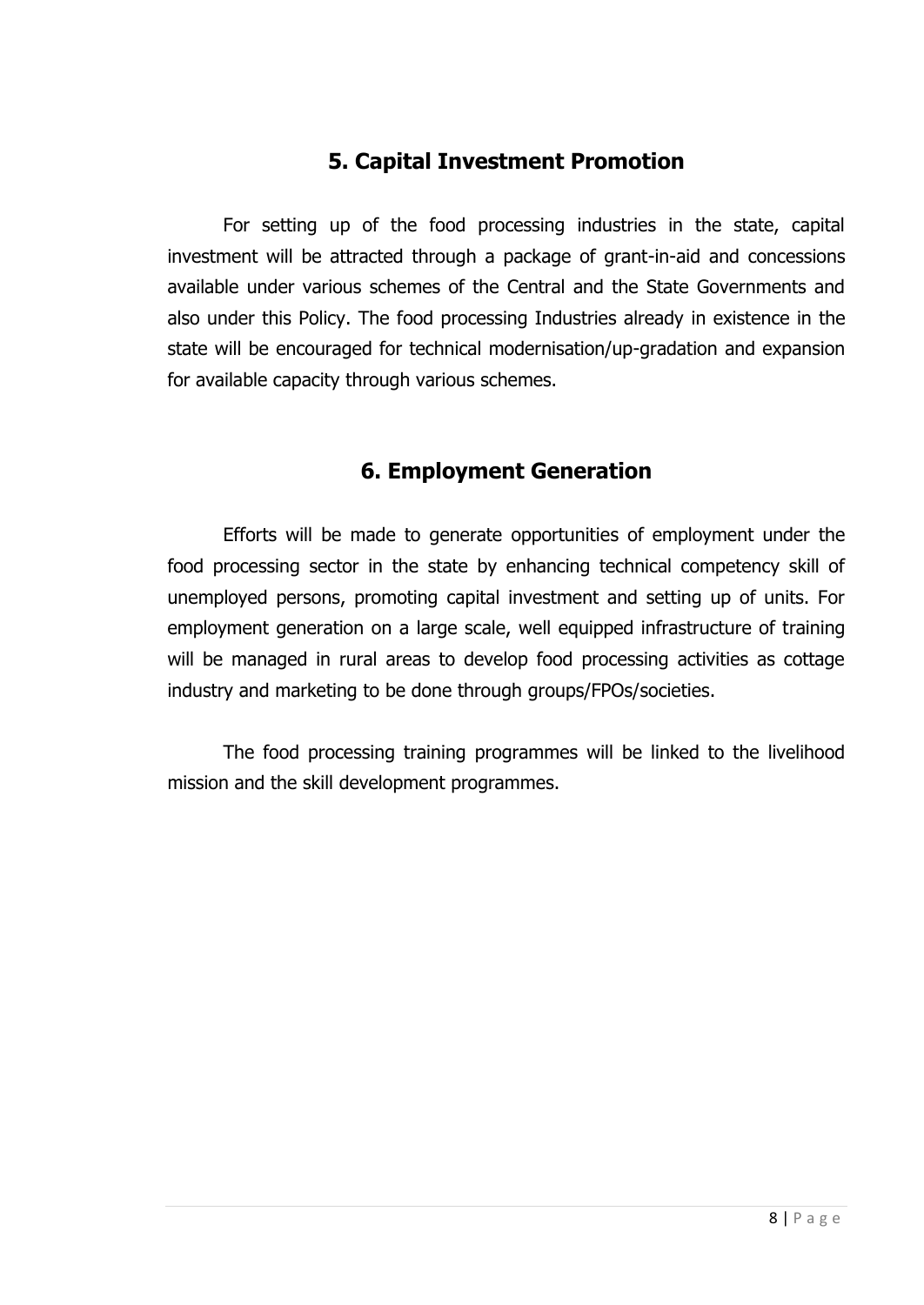# **7. Financial Grants & Concessions**

The State Government will take appropriate steps including an array of concessions, financial assistance and grant for attracting investment towards food processing sector and sustaining growth of industries and competitive spirit. Following concessions and subsidies will be available to the units setup under this policy :-

#### **7.1. Setting up Food Processing Units :**

#### **7.1.1 Capital Investment Subsidy:**

(A) A subsidy amounting to 25 percent of incurred expenditure on plant machinery and technical civil work in respect of setting up, expansion and modernisation/up gradation of the food processing units in the state will be provided, subject to a maximum of Rs. 50 lakh in all the districts of the state.

In case the funds from the known sources are available with the entrepreneur, there will be no compulsion for availing loan.

- (B) Under the Pradhan Mantri Kisan Sampada Yojana Scheme for (Agro-Marine Processing and development Agro-processing Clusters) of Government of India, an additional capital investment subsidy at the rate of 10% of the cost of plant machinery and technical civil works to the fruits & Vegetables Units for setting up of new unit/expansion and modernisation will be provided.
- (C) The Mega Food Park project sanctioned for Uttar Pradesh under the Pradhan Mantri Kisan Sampada Yojana, Government of India with a minimum capital investment of Rs. 50 crore and above, an additional subsidy at the rate of 10 percent of the project cost, will be provided by the State Government.

Proviso, the facility provisioned under the Para 7.1.1 (A) shall not be admissible to those proposals, which are covered under Para 7.1.1 (B & C).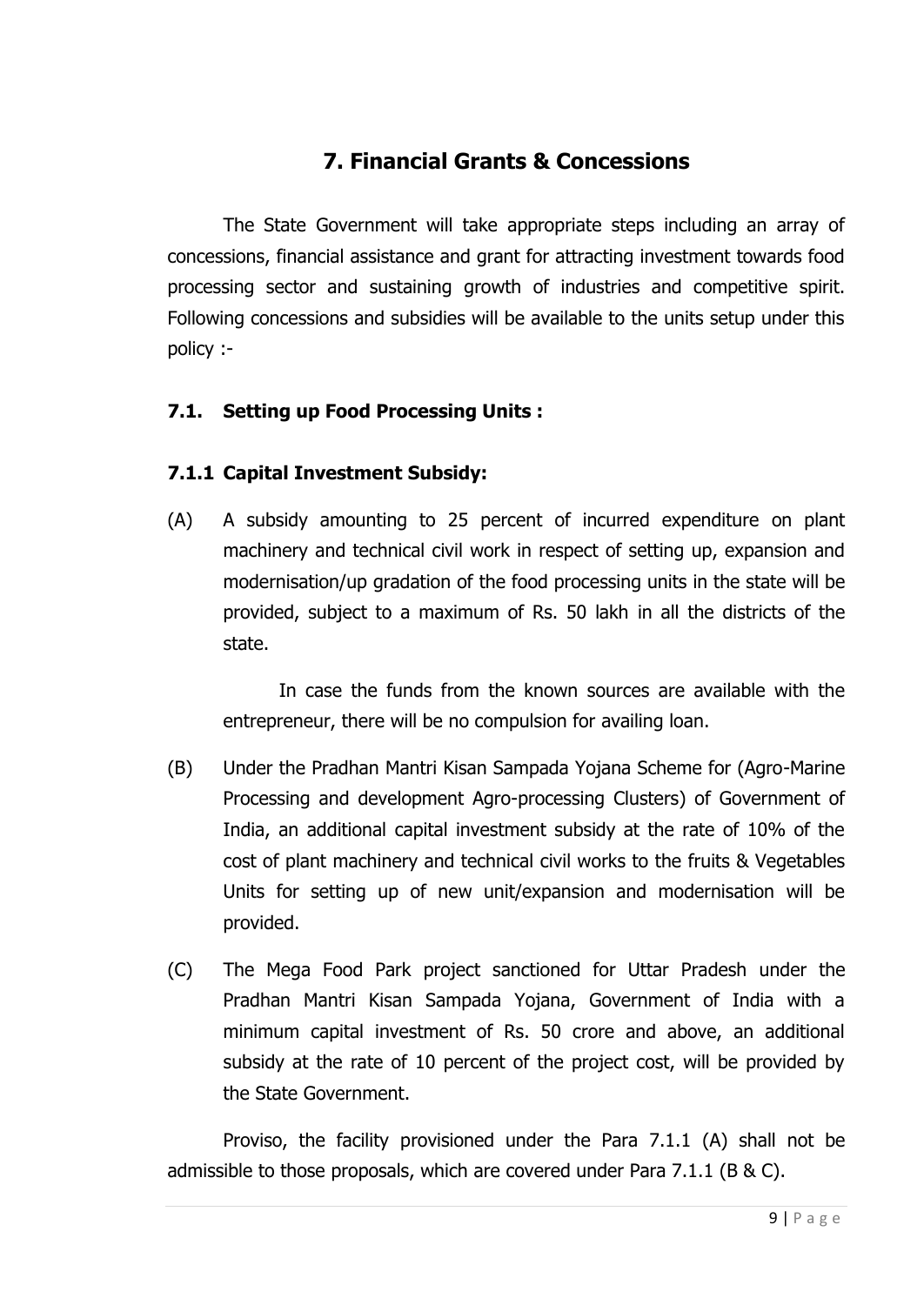#### **7.1.2 Interest Subsidy:**

- (A) Cent-percent of the rate of interest accrued on the loan taken from banks/financial institutions for meeting the expenditure on plant machinery, technical civil work and spare parts for establishing the micro and small food processing industries will be reimbursed for a maximum period 05 years.
- (B) Other food processing units setup in the state will be reimbursed the amount of interest accrued on the loan taken for the banks/financial institutions for meeting the expenditure on plant machinery, technical civil works and spare parts, at the rate of 07 percent for a period of 05 years. Its maximum limit will be Rs. 50 lakh per year per unit.

Proviso, in the cases of capital subsidy proposed in the Para 7.1.1 and the loan taken from banks/financial institutions as proposed in the Para 7.1.2, the maximum amount including the interest subsidy will not exceed the limit of Rs. 250 lakh in the period of 05 years.

### **7.2 Interest Subsidy for Purchase of Reefer Vehicles & Mobile Pre-Cooling vans**

For the purchase of reefer vehicle, reimbursement of the amount of interest accrued on the loan taken from banks/financial institutions will be done at the rate of 07 percent or the actual interest rate, whichever is less, for a period of 05 years. Its maximum limit will be Rs. 50 lakh.

### **7.3 Creating Infrastructure for conducting Degree/Diploma /Certificate Courses in Food Processing:**

Grant-in-Aid up to a maximum limit of Rs. 75 lakh may be provided towards the expenditure incurred on infrastructural facilities such as modern library, pilot plant, and laboratory equipment to the Universities/Government Institutions for conducting degree/diploma/certificate courses in Food Processing technology.

#### **7.4 Skill Development in Food Processing:**

7.4.1 Entrepreneurship development programmes will be organised in the institutes, research & development institutes of the Central and State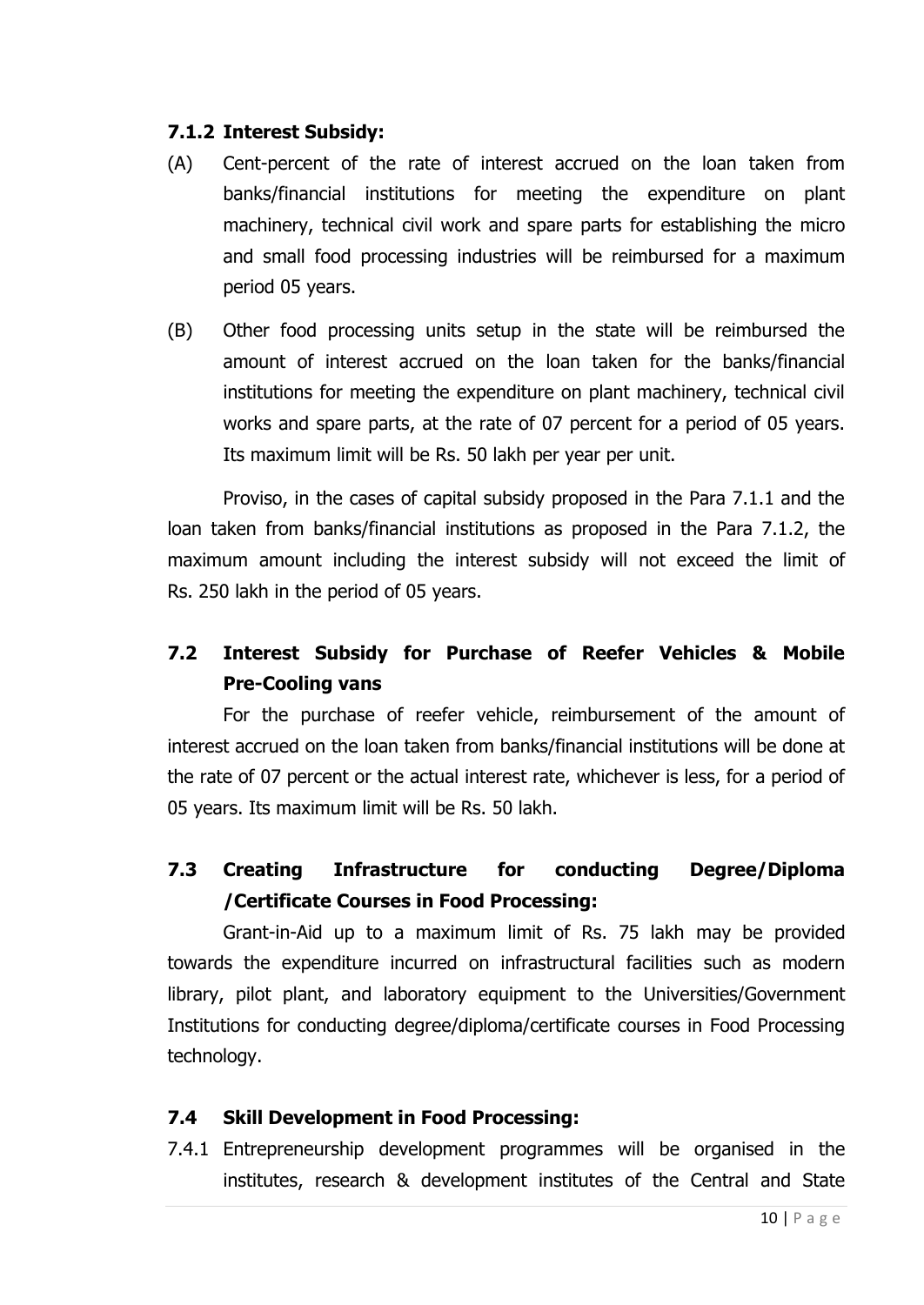Governments for training of entrepreneurs/participants for the establishment of industries. Practical training to the selected entrepreneurs for setting up of the food processing units will be imparted at premier institutions of the country at actual training costs.

- 7.4.2 Technology transfer will be done by organising three day food processing training/camp in the Nyaya Panchayats of the state.
- 7.4.3 After training in Nyaya Panchayats, the participants desirous of further training will be selected for a month long district level training at Government Food Processing Training Centres. Setting up of the small food processing units in the rural areas will be promoted through new scheme. For this purpose, subsidy at the rate of 50 percent of the unit cost, subject to a maximum limit Rs. 01 lakh per unit will be provided.
- 7.4.4 The Government Food Science Training Centres will be strengthened and developed as Centres of Excellence of Food Processing. These centres will be run on PPP model, if needed.

#### **7.5 Food Processing Promotional Facilities:**

Seminars/Symposiums/buyer-seller conferences etc. will be organised at the state/division/district/block levels with a view to disseminate information about schemes/ facilities/ concessions and new technology related to the sector for entrepreneurs/horticulturists/youths.

#### **7.6 Promotion of Standardisation:**

For the purpose of standardization of products as per internationally accepted quality norms, environmental certification and accreditation such as ISO:14001, ISO:2200, HACCP, Phytosanitary certification etc., the state government will provide 50 percent as fee reimbursement subject to a maximum of Rs. 1.50 lakh.

#### **7.7 Provision for Patent/Design Registration:**

75 percent of the fees paid by food processing units to the authorised organisations/institutions subject to a maximum of Rs. 1.50 lakh will be reimbursed as subsidy as a onetime support to the food processing industries for registering their patent/design.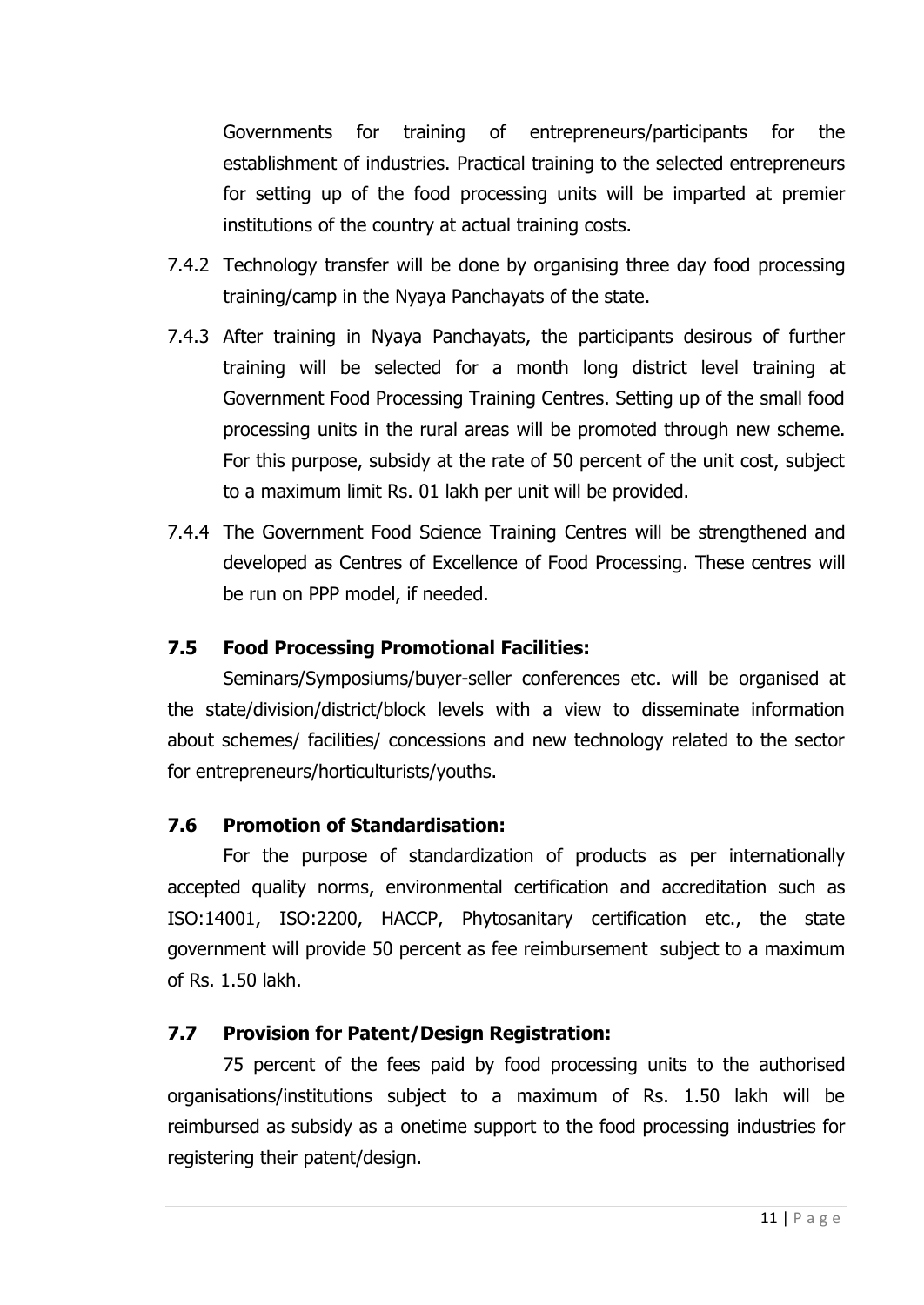#### **7.8 Provisions for Marketing Development and Brand Promotion:**

The following concessions and subsidies will be available for marketing development and brand promotion to the food processing units set up in the state:

- (1) Subsidy to the tune of 50 percent of the unit cost subject to a maximum of Rs. 02 lakh per beneficiary will be provided for transport of samples of the processed food products for marketing in other countries. This subsidy will be admissible for one country and one sample only to a unit.
- (2) With a view to promote the export of processed food products from the state to other countries, 25 percent of the actual transportation cost of the product upto the sea port/air port subject to a maximum of Rs. 10 lakh per year will be provided for a period of three years to a beneficiary.
- (3) With a view to promote the export of processed food products from the state to other countries, 20 percent of F.O.B. price of the products subject to maximum limit of Rs. 20 lakh per year will be provided for a period of three years.

## **7.9 Assistance towards preparation of bankable projects for settingup of the Food Processing Industries:**

Assistance will be provided to entrepreneurs for preparing bankable projects for setting up of the food processing and related industries. The 50% assistance will be admissible for preparation of Detailed Project Report (DPR) of actual expenditure to a maximum of Rs. 05 lakh per beneficiary.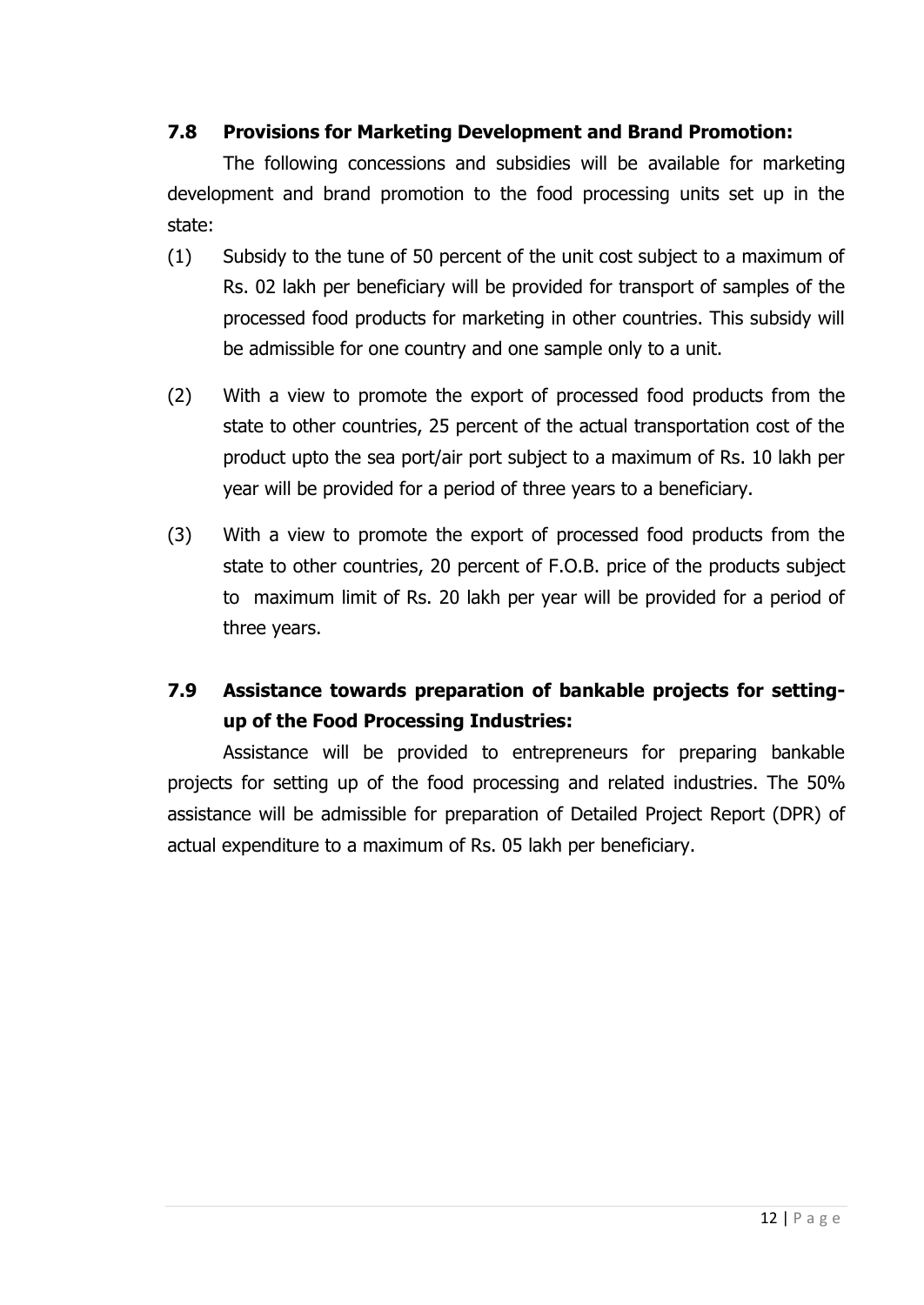### **8. Other Facilities**

All the relevant concessions underlined in the Uttar Pradesh Industrial Investment & Employment Promotion Policy-2017 will also be admissible to the food processing industries, as provisioned time to time. These facilities will be provided by the concerned departments.

# **9. Institutional Strengthening & Effective Utilisation of Institutions**

- 9.1 The Horticulture & Food Processing Department will modernise and strengthen the food processing centres/district and divisional offices.
- 9.2 The Directorate of Horticulture & Food Processing will be Nodal Agency for implementation and monitoring of the Policy. A separate Cell will be created at the directorate.
- 9.3 The Nodal Agency will also act as Nodal Institution. The nodal agency will also co-ordinate with different sources viz. Government of India, APEDA, NHB, Agriculture, MIDH, Skill Development Mission, AYUSH and other institutions and help the entrepreneurs for getting the assistance provided by these institutions.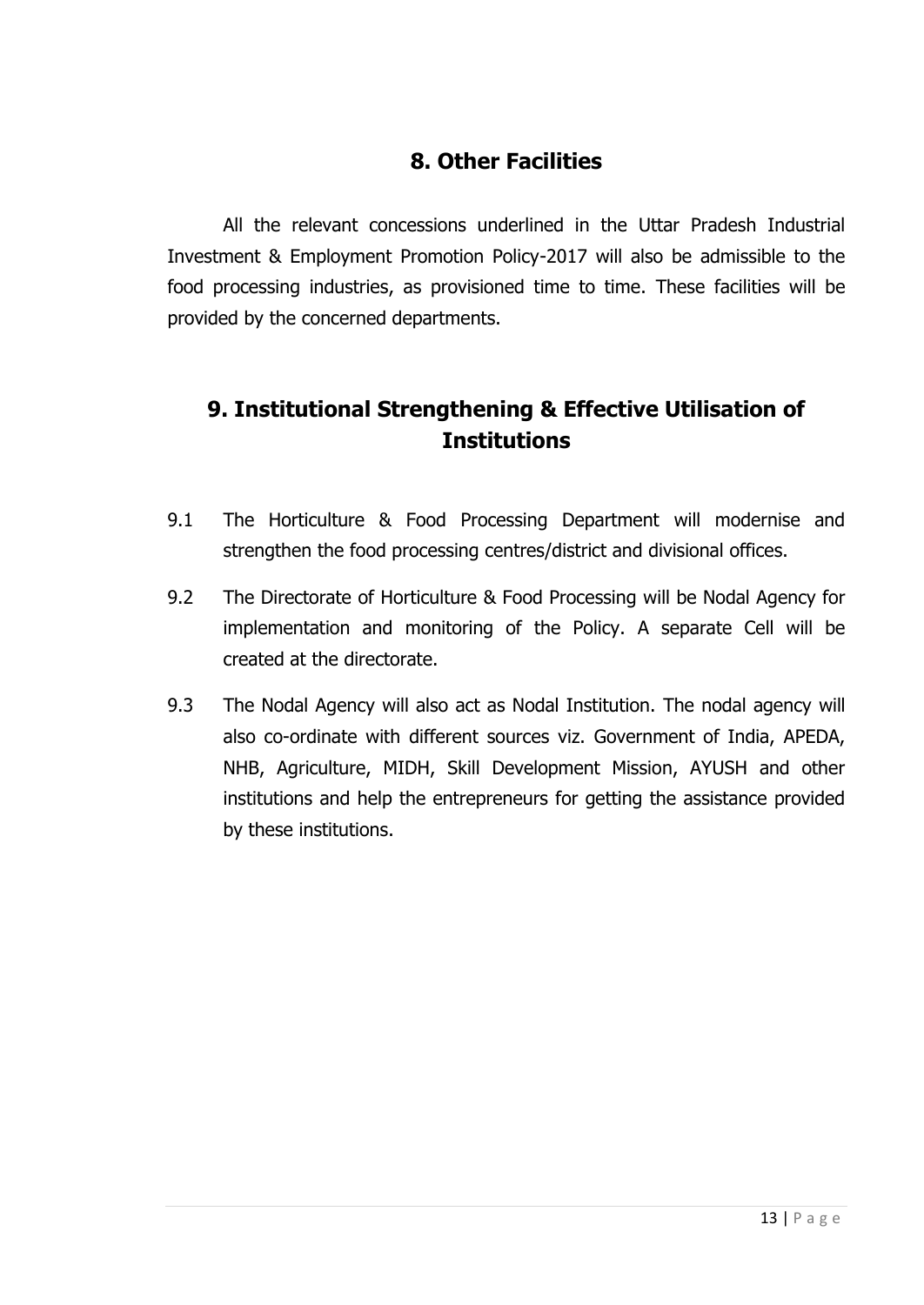# **10. Implementation and Monitoring of the Policy**

#### **10.1 State Level Empowered Committee:**

A State Level Empowered Committee will be constituted under the chairmanship of the Chief Secretary/an officer delegated by him for the implementation and monitoring of the provisions of the policy. The Principal Secretaries/Secretaries of different departments will be its member. Principal Secretary/Secretary of the Food Processing Department will be the Coordinating Secretary of the Committee. Representatives of the Industry Associations will be invitee member.

#### **10.2 Divisional Level Monitoring Committee**

A divisional level committee will be constituted under the Chairmanship of the Commissioner for implementation and monitoring of the Policy at divisional level. District Magistrates and Chief Development Officers and officers of concerned departments will be the members of the Committee. The Principal of Food Science Training Centre/Food Processing Officer will be Member Secretary of the Committee.

#### **10.3 District Level Project Implementation Committee**

The proposals of capital investment under this policy will be implemented through District Manager, District Industries Centre. A district level implementation and monitoring committee headed by the District Magistrate will be constituted, in which district level officers of the concerned departments will be member of the committee. The District Manager, District Industries Centre will be Member Secretary. District Horticulture Officer and the officer of Food Processing will be ex-officio members of the committee.

#### **10.4 Nodal Department/Nodal Agency**

- (1) Horticulture and Food Processing Department will be nodal department for implementation and monitoring of this policy.
- (2) Directorate of Horticulture and Food Processing will be nodal agency for the implementation and monitoring of this policy.